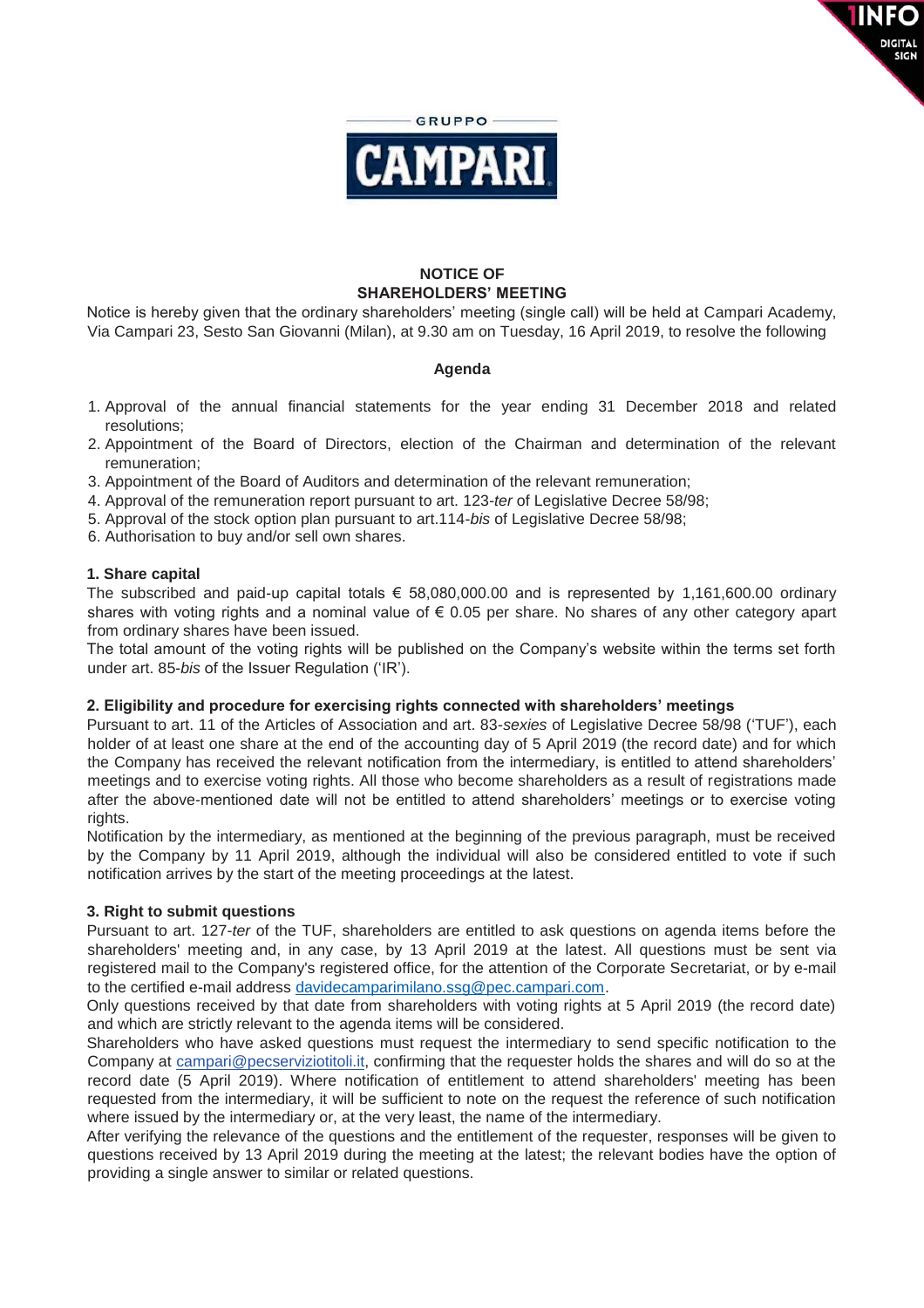### **4. Right to add items to the agenda**

Pursuant to art. 126-*bis* of the TUF, shareholders with voting rights that jointly or individually represent at least one fortieth of the share capital may, within ten days of publication of this notice, request the Company to add items to the agenda, indicating in their request the additional issues proposed, or make proposals relating to items already on the agenda.

Requests to add items to the agenda shall be considered invalid if even one of the following conditions is not met:

- (i) requests must be made in writing and sent by registered mail to the Company's registered office, for the attention of the Corporate Secretariat, or to the certified email address: davidecamparimilano.ssg@pec.campari.com;
- (ii) they must be received by the Company by the deadline stipulated in the first sentence in this section 4;
- (iii) they must not relate to issues that the shareholders' meeting is required to vote on by law on the basis of a proposal by the directors or of a draft or report prepared by the directors, other than those stipulated by art. 125-*ter*, para. 1 of the TUF;
- (iv) ownership of the number of shares required to submit the request must be certified by a specific communication made by the intermediary with effect from the date of the request and sent to campari@pecserviziotitoli.it.

Requests must be accompanied by a report setting out the reasons for the suggested addition and any new items proposed. The report should be submitted by the same deadlines and using the same methods as for the request.

The Company shall give notice of validly formulated and submitted requests in the same manner as stipulated for publication of the notice of the meeting by 1 April 2019. The report prepared by the proposers, together with any observations made by the Company's Board of Directors, will be made available to the public (according to the methods set out in section 7 below) by the same deadline.

# **5. Option to exercise voting rights by proxy**

Each individual entitled to attend shareholders' meetings and exercise voting rights (within the terms set out in section 2) may also exercise such rights via a proxy of his/her choice and to whom he/she has issued a valid written proxy pursuant to legislation. Proxy forms are available on the Company's website, http://www.camparigroup.com/en/investor/agm. Once duly completed and signed, forms can be sent via registered mail to the Company's registered office, for the attention of the Corporate Secretariat, or by email to the certified email address: davidecamparimilano.ssg@pec.campari.com.

A proxy may also be granted to Computershare S.p.A., the Company's representative appointed pursuant to art. 135-*undecies* of the TUF, using the form available on the Company's website, http://www.camparigroup.com/en/investor/agm, and following the instructions given in the form for its transmission.

The proxy granted to Computershare S.p.A. in accordance with the first part of the previous section will be valid only for proposals for which voting instructions have been provided and may be effectively revoked only within the deadline set out in that section.

# **6. Postal or electronic voting**

There are no procedures for postal or electronic voting.

# **7. Access to relevant documents**

Simultaneously to the publication of this notice, the following documentation are made available to the public via publication on the Company's website, http://www.camparigroup.com/en/investor/agm, and on the authorised storage mechanism '1Info' accessible at the address: www.1info.it. It is also filed at the Company's registered office:

- (i) the explanatory Board of Directors' report on the items of the agenda pursuant to art. 125-*ter* of the TUF;
- (ii) the illustrative document for the approval of the stock option plan pursuant to art. 114-*bis* of the TUF and 84-*bis* of the IR.

The further documentation relating to the remaining items of the agenda – including the explanatory Board of Directors' reports and the respective proposals for approval – will be made available to the public in accordance with the aforesaid deadlines and modalities.

Pursuant to art. 2429 of the Italian Civil Code, the financial statements and/or summary statements of the subsidiaries and affiliates will be made available to the public solely at the Company's registered office and no later than 15 days before the meeting.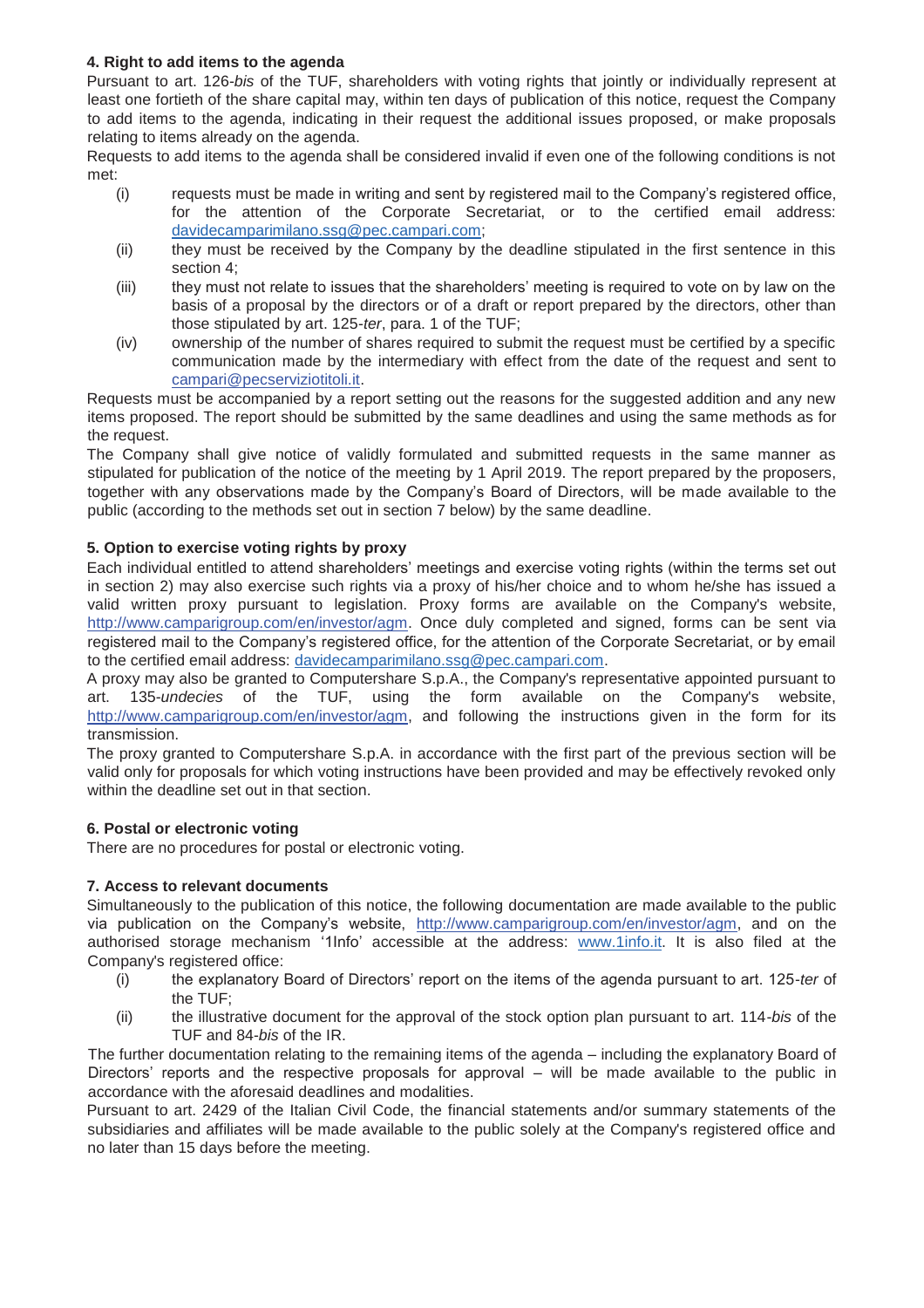### **8. Appointment of the Board of Directors**

With specific reference to item 2 on the agenda, note that pursuant to articles 14 and 15 of the Company's Articles of Association, the Board of Directors, comprising between three and fifteen members, will be appointed on the basis of lists submitted by shareholders in accordance with the procedure stipulated by law, the regulations in force and the Articles of Association.

Shareholders representing at least 1% of the share capital are entitled to submit lists, in accordance with Consob Resolution 13 of 24 January 2019 issued pursuant to art. 144-*septies* of Consob Resolution 11971 of 14 May 1999 of the IR.

Lists submitted by shareholders may contain a maximum of 15 candidates, numbered sequentially.

Each candidate may appear on one list only or shall be deemed ineligible.

If several lists are submitted, they must not be connected to each other in any way, even indirectly. Each shareholder may not therefore submit or jointly submit more than one list, either directly or indirectly through a nominee or fiduciary company.

Each list must include and expressly indicate that:

at least one-third of the candidates are of the less-represented gender pursuant to Law 120 of 12 July 2011; and

- there is at least one independent director pursuant to art. 147-*ter* of the TUF; where the list comprises more than seven candidates, it must include, and expressly indicate, a second independent director pursuant to art. 147-*ter* of the TUF.

In each list, the directors that possess the requirements of independence may be expressly indicated, as appropriate, pursuant to the codes of conduct prepared by companies managing regulated markets or trade associations.

The lists, accompanied by the CVs of the nominated individuals and signed by the proposing shareholders, must be submitted by 22 March 2019. They must be sent by registered mail to the Company's registered office, for the attention of the Corporate Secretariat, or by email to the certified email address: davidecamparimilano.ssg@pec.campari.com

By the same deadline, candidates must submit declarations stating that they accept their candidacy and that there are no grounds of ineligibility or incompatibility, as laid down by law, and that they meet the requirements stipulated by legislation and the Articles of Association to fulfil the role, together with a list of the director and auditor positions they hold at other companies.

The lists of candidates shall be published by the Company 21 days before the shareholders' meeting (26 March 2019) in accordance with the procedures established by the regulations in force. The appropriate notification by the appointed intermediary stating that the proposer holds the requisite shareholding must also be sent to campari@pecserviziotitoli.it by the same deadline.

# **9. Appointment of the Board of Statutory Auditors**

With specific reference to item 3 on the agenda, note that pursuant to art. 27 of the Company's Articles of Association, the Board of Statutory Auditors, composed of three statutory auditors and three alternate auditors, will be appointed on the basis of lists presented by shareholders in accordance with the procedure stipulated by law and by the regulations in force, as supplemented by art. 27. Minority shareholders may elect one statutory auditor and one alternate auditor.

The first candidate on the list that obtains the second highest number of votes will be elected Chairman of the Board of Auditors.

Shareholders representing at least 1% of the share capital are entitled to submit lists, in accordance with Consob Resolution 13 of 24 January 2019 issued pursuant to art. 144-*septies* of the IR.

Lists are in two parts: one for candidates for the position of statutory auditor and the other for candidates for the position of alternate auditor. Candidates in each section are numbered sequentially.

Each section of the list must include, and expressly indicate, that at least one-third of the candidates are of the less-represented gender pursuant to Law 120 of 12 July 2011. Each candidate may appear on one list only or shall be deemed ineligible.

Each shareholder may not submit or vote for more than one list, either directly or through an intermediary or fiduciary company.

The lists must also contain (which may be in attachments):

- (i) information on the identity of the shareholders that presented the lists, indicating the total percentage of the shareholding held;
- (ii) a declaration from shareholders that do not hold, including jointly, a controlling or relative majority stake, attesting that they are not related parties (as specified in art. 144-*quinquies* of the IR);
- (iii) comprehensive information on the personal and professional qualities of the candidates, together with a declaration from the candidates stating that they possess the requirements stipulated by law and that they accept their candidacy. This must include a list of positions held as director or auditor at other companies.